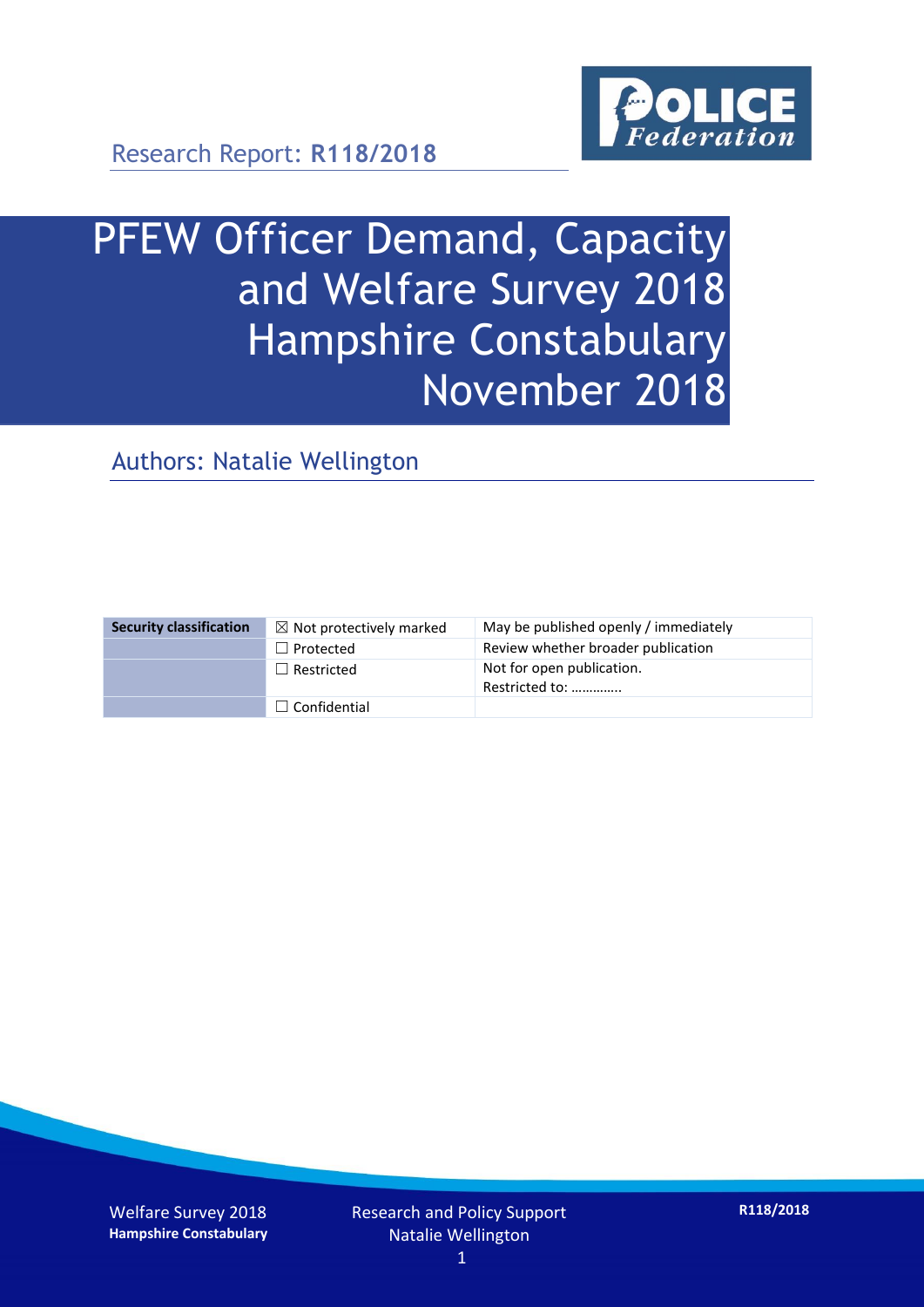### **FOREWORD**

#### **INTRODUCTION**

Over the last decade, the impact of reducing policing budgets on officer numbers has been considerable, with a 15% fall in officer numbers over a seven year period from a high of 142,056 in 2009 to 121,010 in March 2018. $^{\mathrm{i}}$  Evidence from a focus group study conducted by the PFEW<sup>ii</sup> highlighted that these reductions may be having a negative effect on officers individual wellbeing. It was within this context that the Police Federation of England and Wales (PFEW) began a biennial Demand, Capacity and Welfare Survey. The 2018 PFEW Officer Demand, Capacity and Welfare Survey is the second iteration of the survey.

This report provides a summary of responses to key questions from the 2018 PFEW Officer Demand, Capacity and Welfare Survey from respondents in Hampshire Constabulary.

Where appropriate, details of average responses from last year, or the police service as a whole, are also presented. However, differences across these figures have not been tested to assess whether they are statistically significant<sup>1</sup>; therefore any and all differences reported are for guidance only and must be treated with caution.

Force rankings have not been included, because not all differences are statistically significant. In addition, forces with fewer than than 100 respondents were not provided with a force level report as their sample size was too small to be representative of the force as a whole and may have enabled identification of individuals based on their demographics.

Please be aware that the total number of responses for each item may vary slightly as not all items were answered by all respondents, and all percentages are rounded to the nearest whole number. In addition, the actual differences between any and all groups may be quite small and these details should be considered when interpreting the data.

 $<sup>1</sup>$  As all the data are derived from samples of the population, rather than the whole population, percentage figures calculated are strictly</sup> speaking estimates, rather than exact measures. This means that every figure has a margin of error associated with it. Hence a very small percentage difference year on year may be due to sampling, rather than to actual changes.

Welfare Survey 2018 **Hampshire Constabulary**

-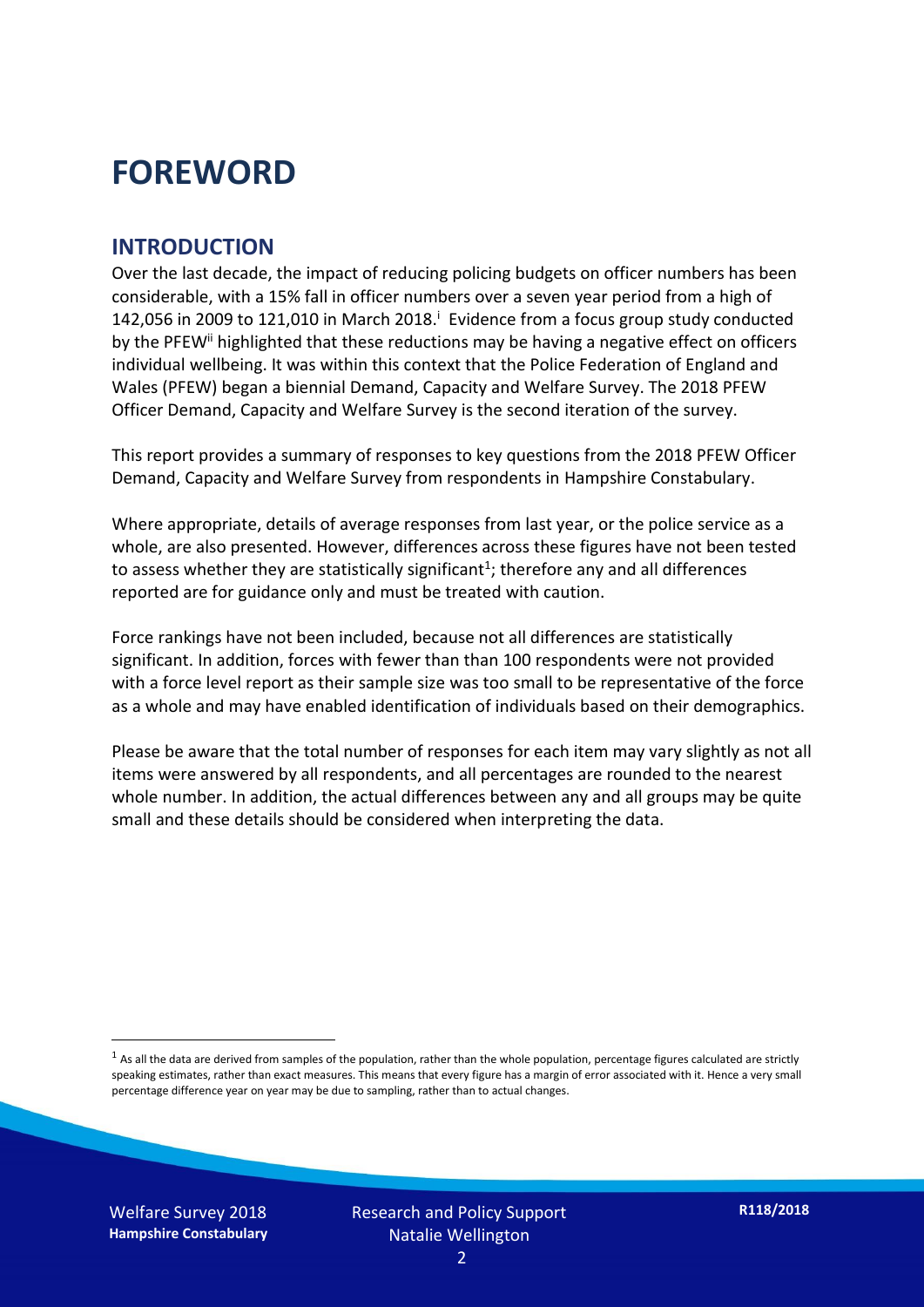#### **RESPONSE RATES AND DEMOGRAPHICS**

Survey responses were gathered over a six-week period between August and September 2018. All officers of the federated ranks in England and Wales were eligible to participate.

Analyses were conducted on a sample of 18,100 responses drawn from all 43 forces across England and Wales.<sup>2</sup> The national response rate for the 2018 survey was 15%.

Overall 4% of respondents (n=788) to the survey declined to state which force they belonged to. These responses have been included within the national data but are excluded from force-level analyses.

685 responses were received from Hampshire Constabulary, representing a response rate of around 24%. <sup>3</sup> The margin of error for this report has been calculated using the size of the sample and the population. At a 95% confidence level, this force report has a 3% margin of error. If the margin of error is less than 5%, it can be considered to be within the normal bounds of academic rigor.<sup>4</sup> If this threshold has not been met, the results from this report must be interpreted with caution.

69% of responses from Hampshire Constabulary were received from male officers and 28% of responses were from female officers. The other 3% preferred not to say or identified in another way. In regards to rank, 71% of respondents from Hampshire Constabulary were Constables, 22% were Sergeants, 5% were Inspectors, and 2% were Chief Inspectors. 2% of responses from Hampshire Constabulary were received from Black and Minority Ethnic (BME) officers.

-

 $2$  Data were removed where the respondent indicated they were not currently a police officer or they gave implausible answers – for full exclusion criteria, please see the full report.

<sup>3</sup> Based on March 2018 Home Office figures of officer headcount, for full details please see item ii in the reference section.

<sup>4</sup> The generally accepted academic standards is a 95% confidence level with a 5% (or less) margin of error.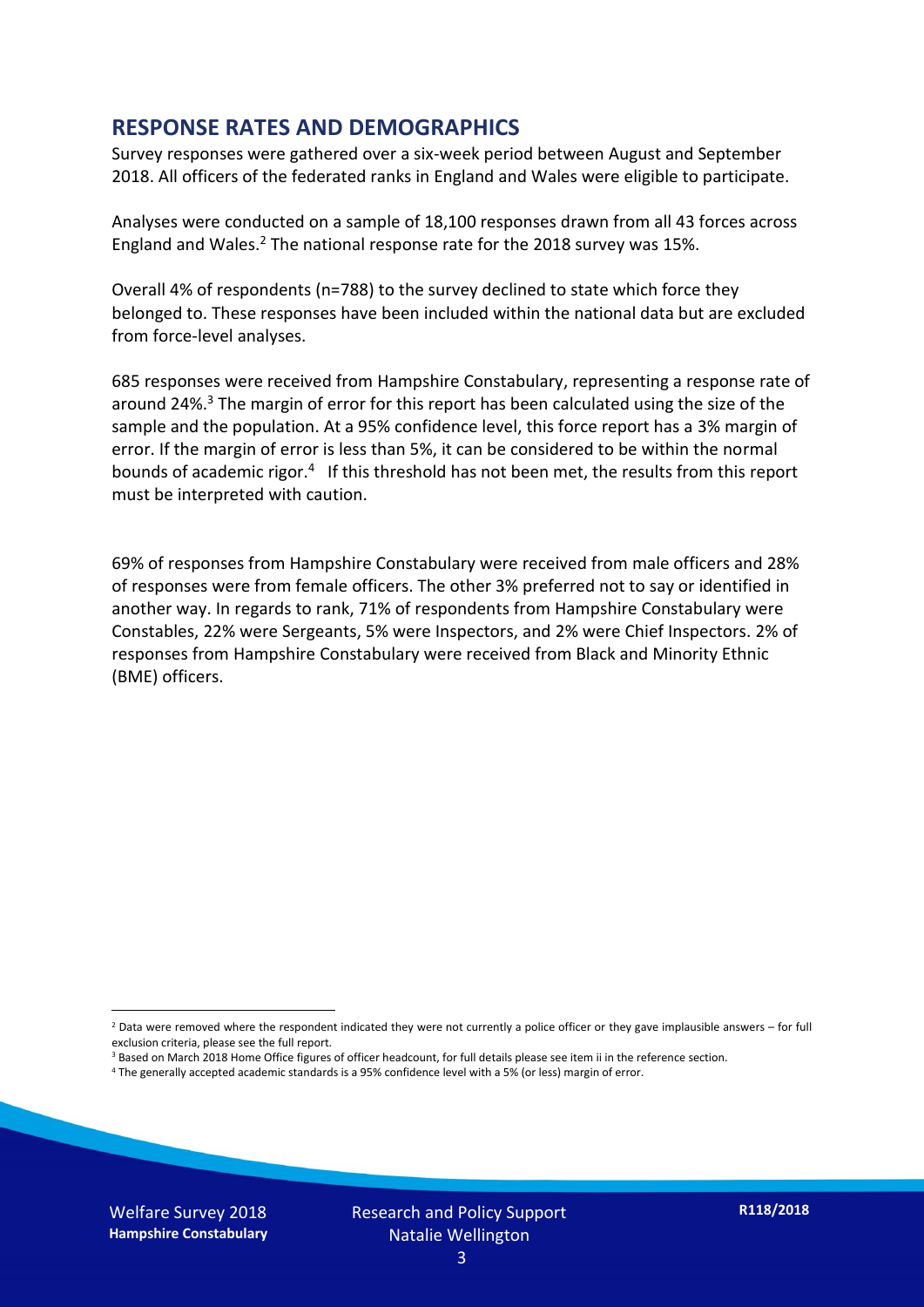### **INFOGRAPHIC**



#### **Who responded?**

**685** responses were received from Hampshire Constabulary, representing a **24%** response rate



Welfare Survey 2018 **Hampshire Constabulary** Research and Policy Support Natalie Wellington

4

**R118/2018**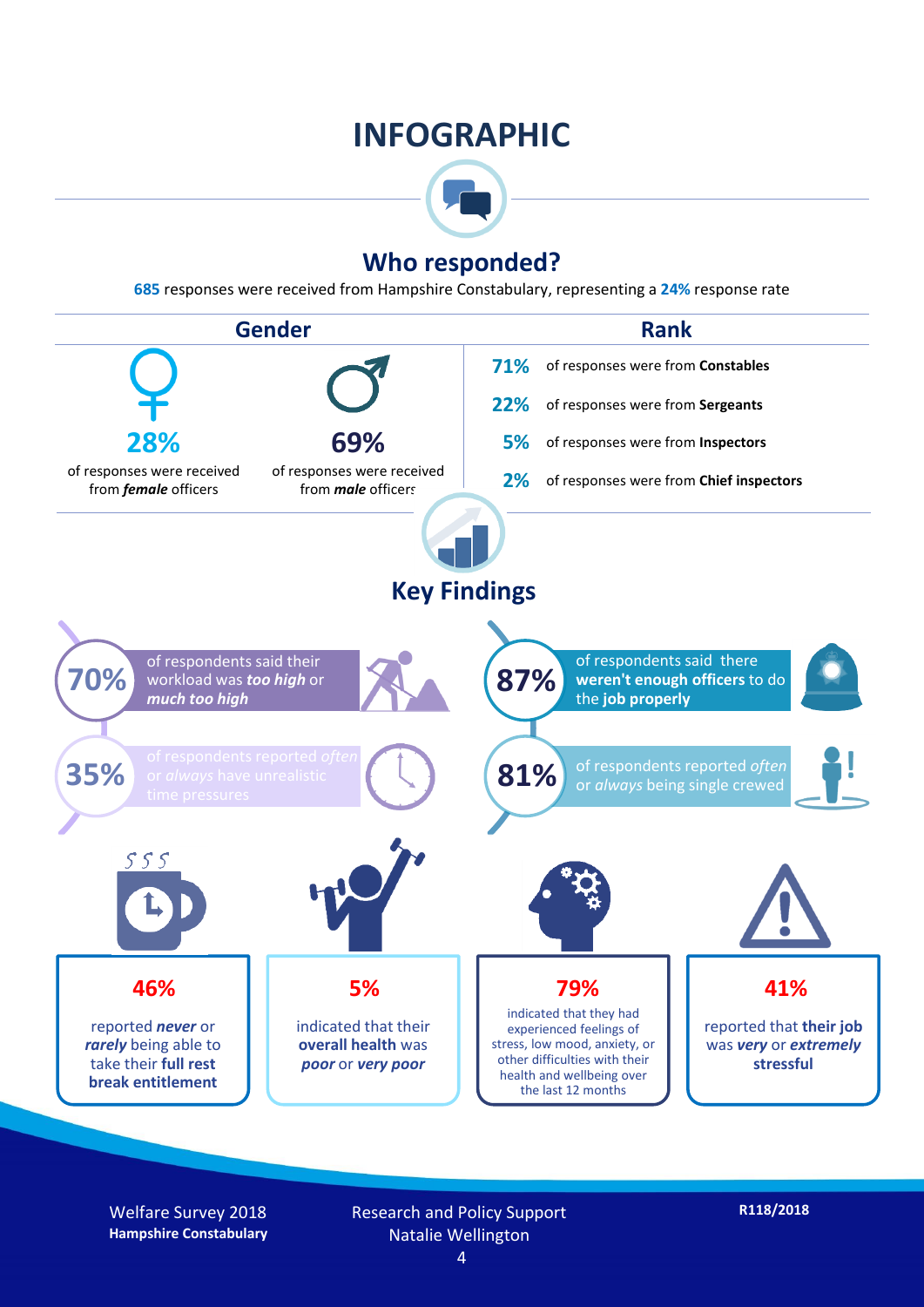### **Executive Summary**

- **685** responses were received from Hampshire Constabulary, representing a response rate of around **24%**.
- The average (mean) rating for overall Job satisfaction for respondents from Hampshire Constabulary was **4/10.**
- Frequent single crewing (often or always) was reported by **81%** of respondents from Hampshire Constabulary.
- **46%** of respondents from Hampshire Constabulary reported *never* or *rarely* being able to take their **full rest break entitlement***; lower than* the proportion in 2016.
- **70%** of respondents from Hampshire Constabulary said their **workload** was *too high* or *much too high; higher than* the proportion in 2016.
- **35%** of respondents from Hampshire Constabulary reported *often* or *always* **having unrealistic time pressures***; higher than* the proportion in 2016.
- **87%** of respondents from Hampshire Constabulary said there **weren't enough officers to do the job properly***; higher than* the proportion in 2016.
- **10%** said that they had **enough time engage in proactive policing** in their team/unit*; lower than* the proportion in 2016.
- **5%** of respondents from Hampshire Constabulary indicated that their **overall health** was *poor* or *very poor.*
- **79%** of respondents from Hampshire Constabulary indicated that they had **experienced feelings of stress, low mood, anxiety, or other difficulties with their health and wellbeing** over the last 12 months.
- **41%** of respondents from Hampshire Constabulary reported that their job was *very*  or *extremely* **stressful***; higher than* the proportion in 2016.
- **20%** of Hampshire Constabulary respondents reported that they had suffered **one or more injuries** that required medical attention as a result of **work-related violence** in the last year.
- **14%** of Hampshire Constabulary respondents reported that they had suffered **one or more injuries** that required medical attention as a result of **work-related accidents**  in the last year.
- **31%** of respondents from Hampshire Constabulary felt that someone would be **treated differently (in a negative way)** if they disclosed difficulties with their mental health and wellbeing; *lower than* the proportion in 2016.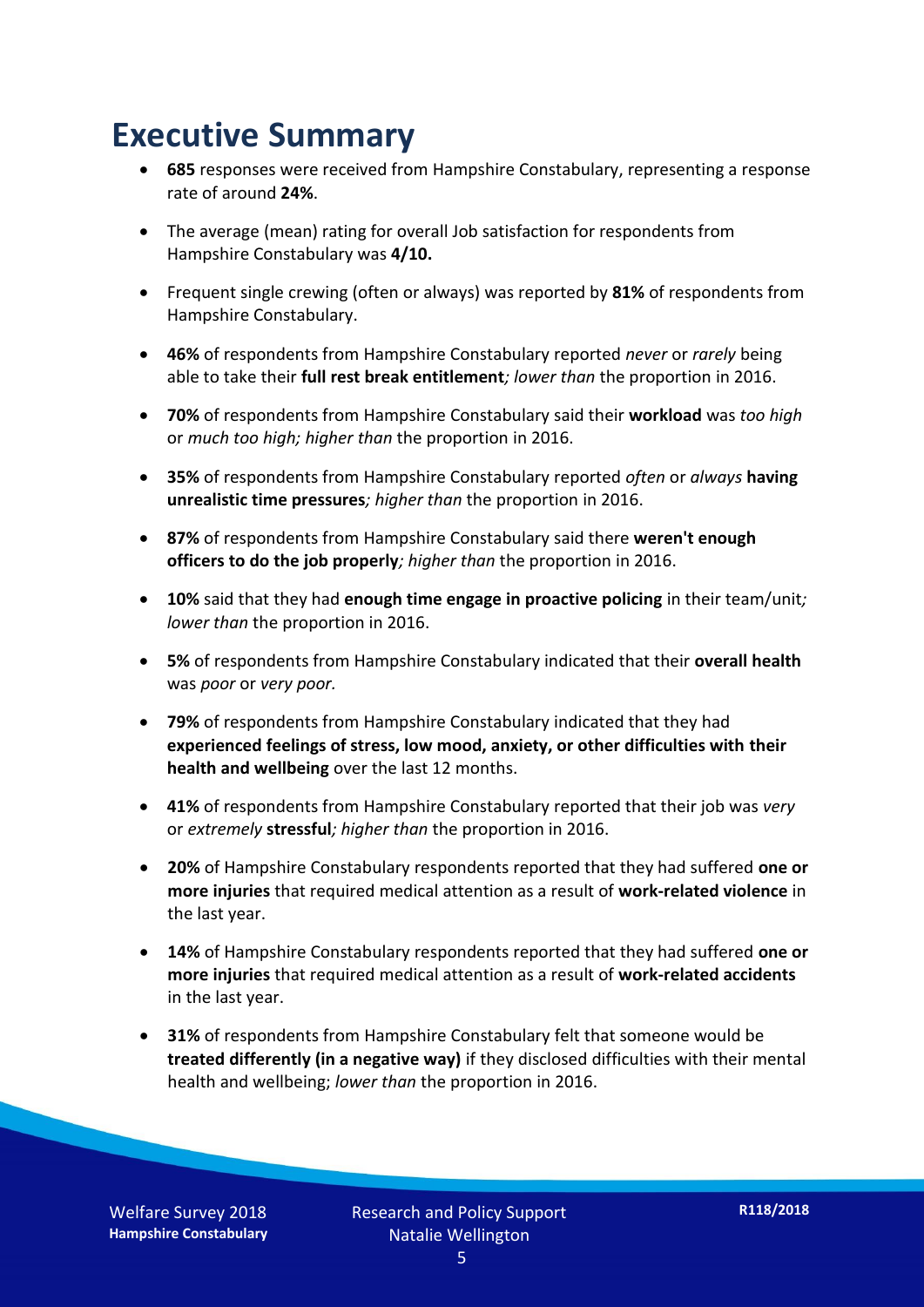## **1. WORKING ARRANGEMENTS**

#### **1.1. OVERALL JOB SATISFACTION**

Respondents were asked to rate their overall job satisfaction between 0 and 10, where 0 was 'not at all satisfied' and 10 was 'completely satisfied.'

The average (mean) rating for overall job satisfaction for respondents from Hampshire Constabulary was 4/10 (range 0-10), with 31% of respondents reporting an overall job satisfaction rating of 2 or less.

This can be compared to the National average of 4/10, and 32% of respondents reported an overall job satisfaction rating of 2 or less.

#### **1.2. SHIFTS**

1% of respondents from Hampshire Constabulary reported that their formal shift duration was more than the 8-10 hours advised by the Health and Safety Executive<sup>iii</sup> and the Police Negotiating Board,<sup>iv</sup> and 1% of respondents indicated a shift length of 12 hours or more.

7% of the national sample indicated that their formal shift duration was more than 8-10 hours, and 5% indicated a shift length of 12 hours or more.

#### **1.3. SINGLE CREWING**

Among respondents from Hampshire Constabulary, for whom this item was applicable, 81% reported being single crewed either *often* or *always* over the previous 12 month period. This can be compared with 75% of respondents from the national sample.

#### **1.4. BREAKS, REST DAYS AND ANNUAL LEAVE**

46% of respondents from Hampshire Constabulary reported *never* or *rarely being* able to take their full rest break entitlement, and 54% reported having had two or more rest days cancelled in the previous 12 month period. In addition, 35% of respondents from Hampshire Constabulary told us that they have not been able to take their full annual leave entitlement in the previous 12 month period.

Historical comparison for items relating to breaks, rest days and annual leave for **Hampshire Constabulary**, are provided in Table 1.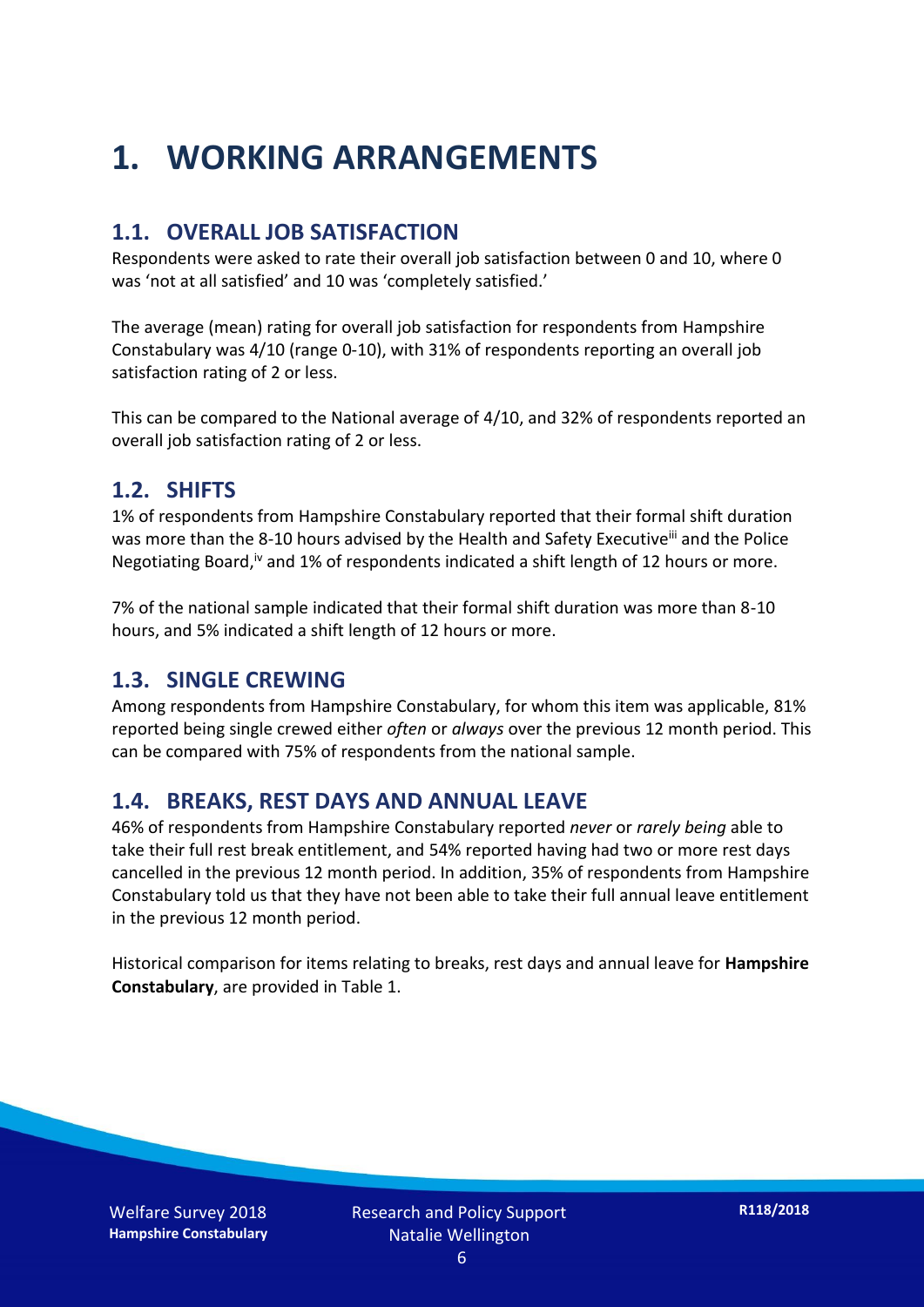| Table 1: Force level figures for breaks, rest days and<br>annual leave     | 2016 | 2018 |
|----------------------------------------------------------------------------|------|------|
| Reported being never or rarely able to take full rest<br>break entitlement | 54%  | 46%  |
| Reported having 2 or more rest days cancelled in the<br>previous 12 months | 63%  | 54%  |
| Reported being unable to take their full annual leave<br>entitlement       | 29%  | 35%  |

Historical comparisons for items relating to breaks, rest days and annual leave for the **police service as a whole**, are provided in the table below.

| Table 2: National figures for breaks, rest days and<br>annual leave        | 2016 | 2018 |
|----------------------------------------------------------------------------|------|------|
| Reported being never or rarely able to take full rest<br>break entitlement | 53%  | 52%  |
| Reported having 2 or more rest days cancelled in the<br>previous 12 months | 76%  | 67%  |
| Reported being unable to take their full annual leave<br>entitlement       | 33%  | 31%  |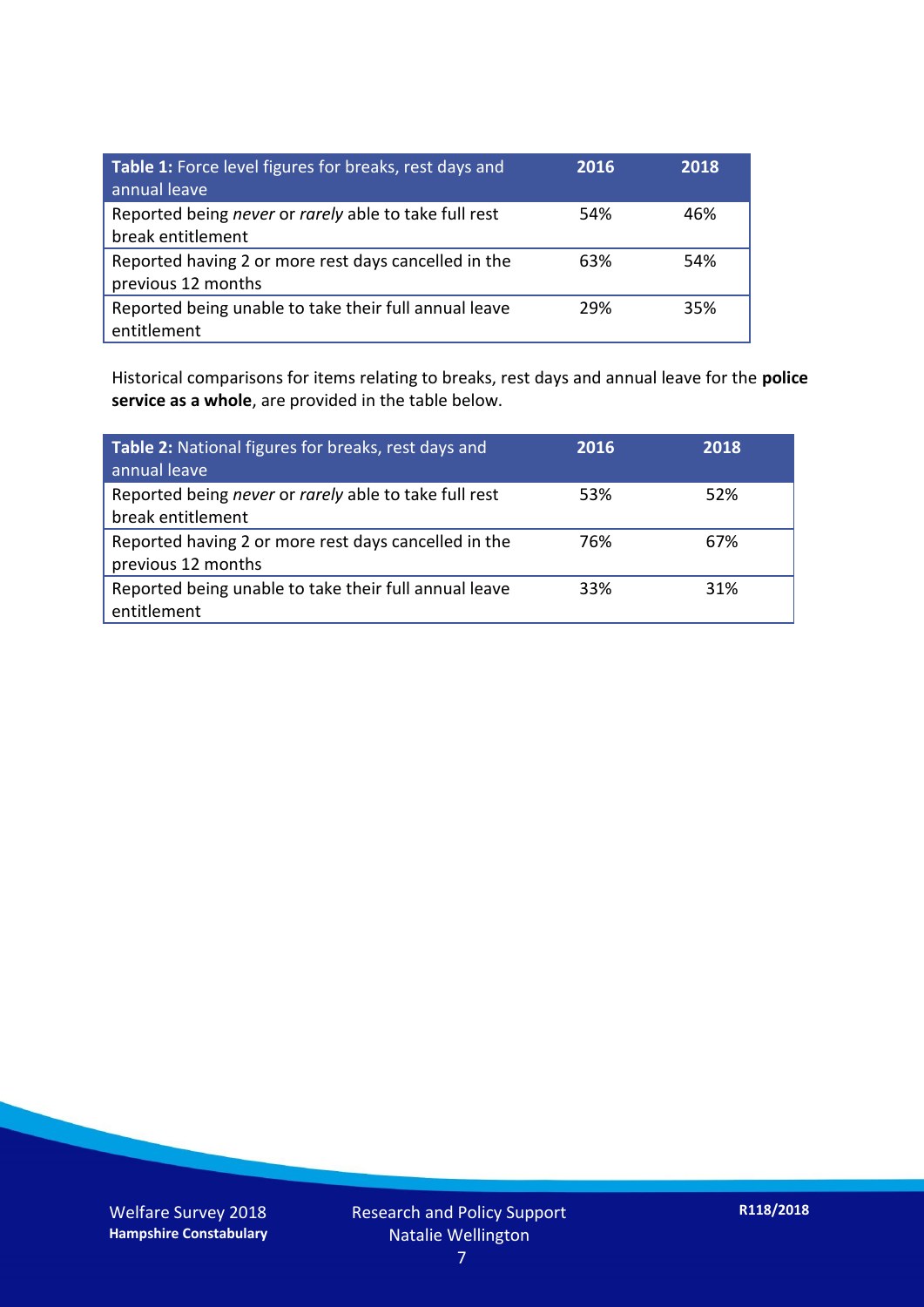## **2. DEMAND**

#### **2.1. WORKLOAD**

70% of respondents from Hampshire Constabulary told us that their workload is currently *too high*, or *much too high* – *lower than* the proportion from the national sample (72%) and *higher than* the proportion reported by Hampshire Constabulary in the 2016 Demand, Capacity and Welfare Survey.

#### **2.2. HSE MANAGEMENT STANDARDS**

The UK Health and Safety Executive published the Management Standards Indicator Tool (MSIT) to assist organisations in the assessment of workers exposure to dimensions of the psychosocial work environment that, if not properly managed, can lead to harm to health.<sup>v</sup> The 25-item version of the MSIT<sup>vi</sup> contains four items that measure job demands, which were included as part of the Demand, Capacity and Welfare Survey.

29% of respondents from Hampshire Constabulary told us that they *often* or *always* have unachievable deadlines, and 51% that they *often* or *always* have to neglect some tasks because they have too much to do.

Historical comparisons for the MSIT job demand items for **Hampshire Constabulary** are provided in the table below.

| Table 3: Force level figures for HSE MSIT job demands | 2016 | 2018 |
|-------------------------------------------------------|------|------|
| Often or always have unrealistic time pressures       | 31%  | 35%  |
| Often or always pressured to work long hours          | 26%  | 29%  |
| Often or always have to neglect some tasks because    | 43%  | 51%  |
| they have too much to do                              |      |      |
| Often or always have unachievable deadlines           | 26%  | 29%  |

Historical comparison for the MSIT job demand items for the **police service as a whole**, are provided in the table below.

| Table 4: National figures for HSE MSIT job demands | 2016 | 2018 |
|----------------------------------------------------|------|------|
| Often or always have unrealistic time pressures    | 35%  | 40%  |
| Often or always pressured to work long hours       | 26%  | 29%  |
| Often or always have to neglect some tasks because | 43%  | 54%  |
| they have too much to do                           |      |      |
| Often or always have unachievable deadlines        | 29%  | 38%  |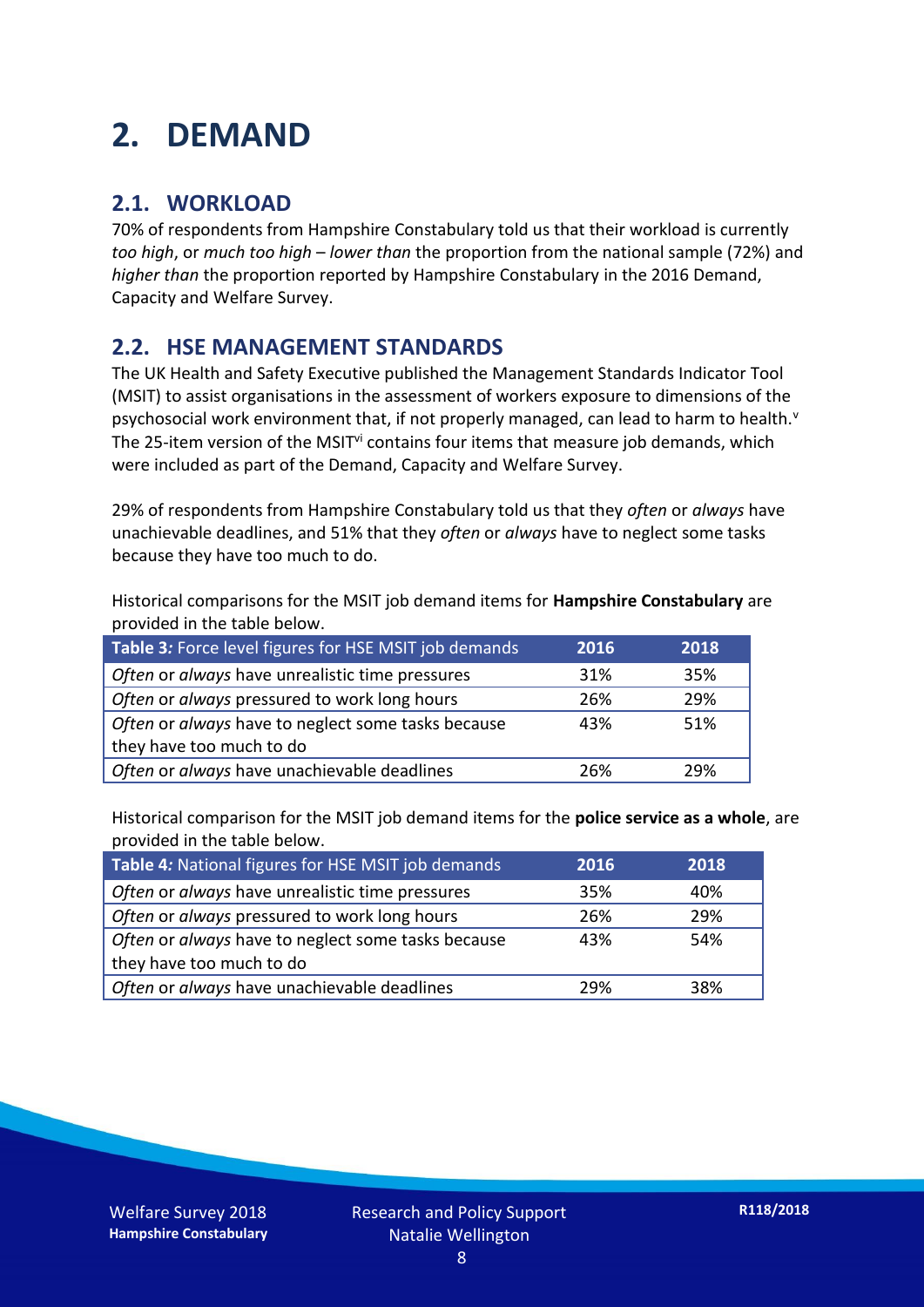#### **2.3. AMOUNT AND PACE OF WORK**

76% of respondents from Hampshire Constabulary *disagreed* or *strongly disagreed* that they were able to meet all of the conflicting demands on their time, whilst 10% *agreed* or *strongly agreed* that they had enough time engage in proactive policing in their team/unit. The proportion of officers from Hampshire Constabulary reporting to have enough time to engage in proactive policing is *lower than* the proportion in 2016.

Across the police service as a whole, 74% of respondents *disagreed* or *strongly disagreed* that they were able to meet all of the conflicting demands on their time and 90% *disagreed* or *strongly disagreed* that there are enough officers to manage all the demands made on their team/unit.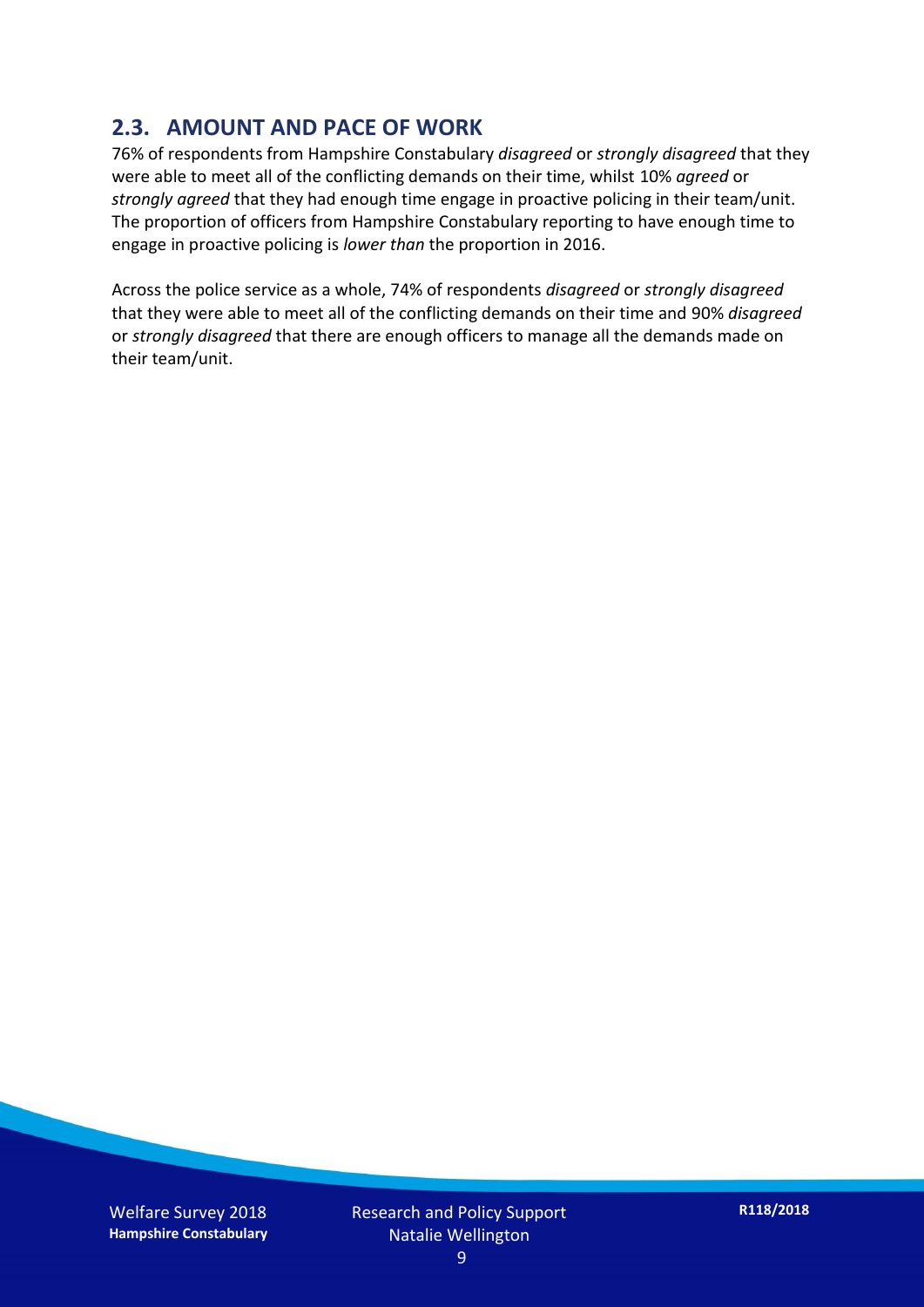## **3. CAPACITY**

#### **3.1. MINIMUM OFFICER STAFFING**

62% of respondents from Hampshire Constabulary indicated that their team or unit had a minimum officer staffing level.

Among respondents whose team or unit had a minimum officer staffing level, 27% indicated that this level was *never* or *rarely* achieved. This can be compared to 2016 where 17% of respondents from Hampshire Constabulary indicated that the minimum officer staffing level was *never* or *rarely* achieved.

#### **3.2. OFFICER STAFFING ARRANGEMENTS**

79% of respondents *disagreed* or *strongly disagreed* that the way officer staffing levels are determined in their team/unit seems to be effective; *higher than* the proportion reported in 2016.

Historical comparisons of two key items relating to capacity to deal with demand for **Hampshire Constabulary** are provided in the table below.

| Table 5: Force level figures for key items relating to capacity                                                     |                                                      |      |  |
|---------------------------------------------------------------------------------------------------------------------|------------------------------------------------------|------|--|
| <b>Statements</b>                                                                                                   | % of respondents who<br>disagreed with the statement |      |  |
|                                                                                                                     | 2016                                                 | 2018 |  |
| There are enough officers in my team/unit for me to do<br>my job properly                                           | 79%                                                  | 87%  |  |
| In my experience, we generally have enough officers to<br>manage all the demands being made on us as a<br>team/unit | 81%                                                  | 93%  |  |

Historical comparisons of the same items for the **police service as a whole** are provided in the table below.

| Table 6: National figures for key items relating to capacity                                                        |                                                      |      |  |  |
|---------------------------------------------------------------------------------------------------------------------|------------------------------------------------------|------|--|--|
| <b>Statements</b>                                                                                                   | % of respondents who<br>disagreed with the statement |      |  |  |
|                                                                                                                     | 2016                                                 | 2018 |  |  |
| There are enough officers in my team/unit for me to do<br>my job properly                                           | 78%                                                  | 83%  |  |  |
| In my experience, we generally have enough officers to<br>manage all the demands being made on us as a<br>team/unit | 85%                                                  | 90%  |  |  |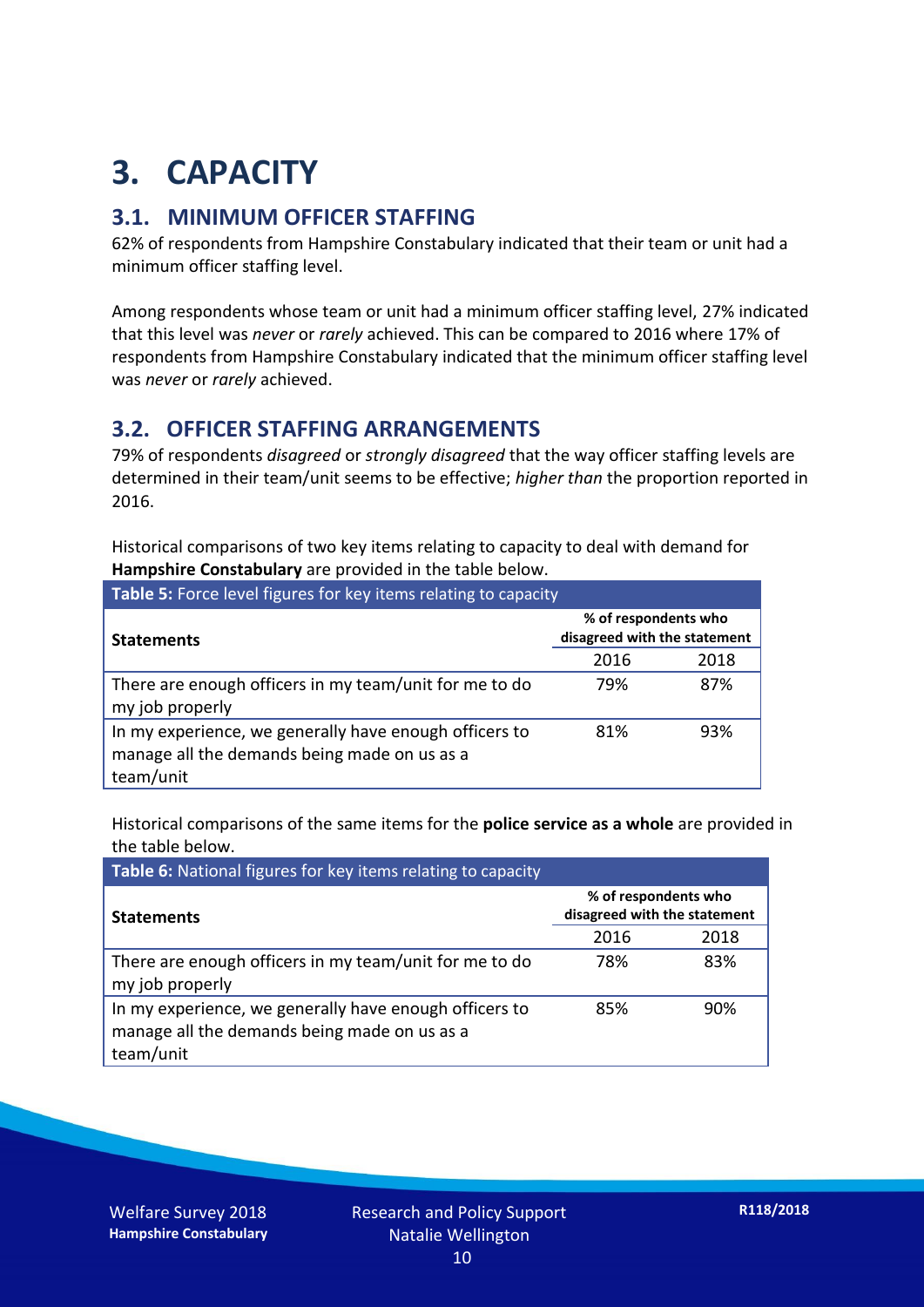## **4. HEALTH AND WELLBEING**

#### **4.1. OVERALL LIFE SATISFACTION**

Respondents were asked to rate their overall life satisfaction between 0 and 10, where 0 was 'not at all satisfied' and 10 was 'completely satisfied.'

The average (mean) rating for overall life satisfaction for respondents from Hampshire Constabulary was 6/10 (range 0-10). 12% of respondents reported life satisfaction rating of 2 or less.

These results can be compared to the National average of 6/10, with 15% of respondents reporting an overall life satisfaction rating of 2 or less.

#### **4.2. OVERALL PHYSICAL HEALTH**

Participants were asked to rate their overal health on a scale from *very good* to *very poor*. An historical comparison for both national and local figures for this item are below.

| Table 7: Self-rated overall physical health |                       | 2016 | 2018 |
|---------------------------------------------|-----------------------|------|------|
| <b>Force level figures</b>                  | Very poor             | 1%   | 0%   |
|                                             | Poor                  | 14%  | 5%   |
|                                             | Neither good nor poor | 21%  | 17%  |
|                                             | Good                  | 51%  | 56%  |
|                                             | Very good             | 14%  | 21%  |
| <b>National figures</b>                     | Very poor             | 1%   | 1%   |
|                                             | Poor                  | 11%  | 6%   |
|                                             | Neither good nor poor | 23%  | 17%  |
|                                             | Good                  | 53%  | 54%  |
|                                             | Very good             | 13%  | 23%  |

#### **4.3. SINGLE ITEM INDICATOR OF STRESS**

Work related stress was measured using a single-item measure. 41% of respondents from Hampshire Constabulary presented with a non-diagnostic case of work-related stress.<sup>vii</sup>

This is *higher than* the proportion reported in the 2016 iteration of this survey and *lower than* the proportion reported in this year's national results.

Stress outside of work was assessed using an adaptation of the work-related stress measure. 9% of respondents from Hampshire Constabulary presented with a non-diagnostic case of stress outside of work.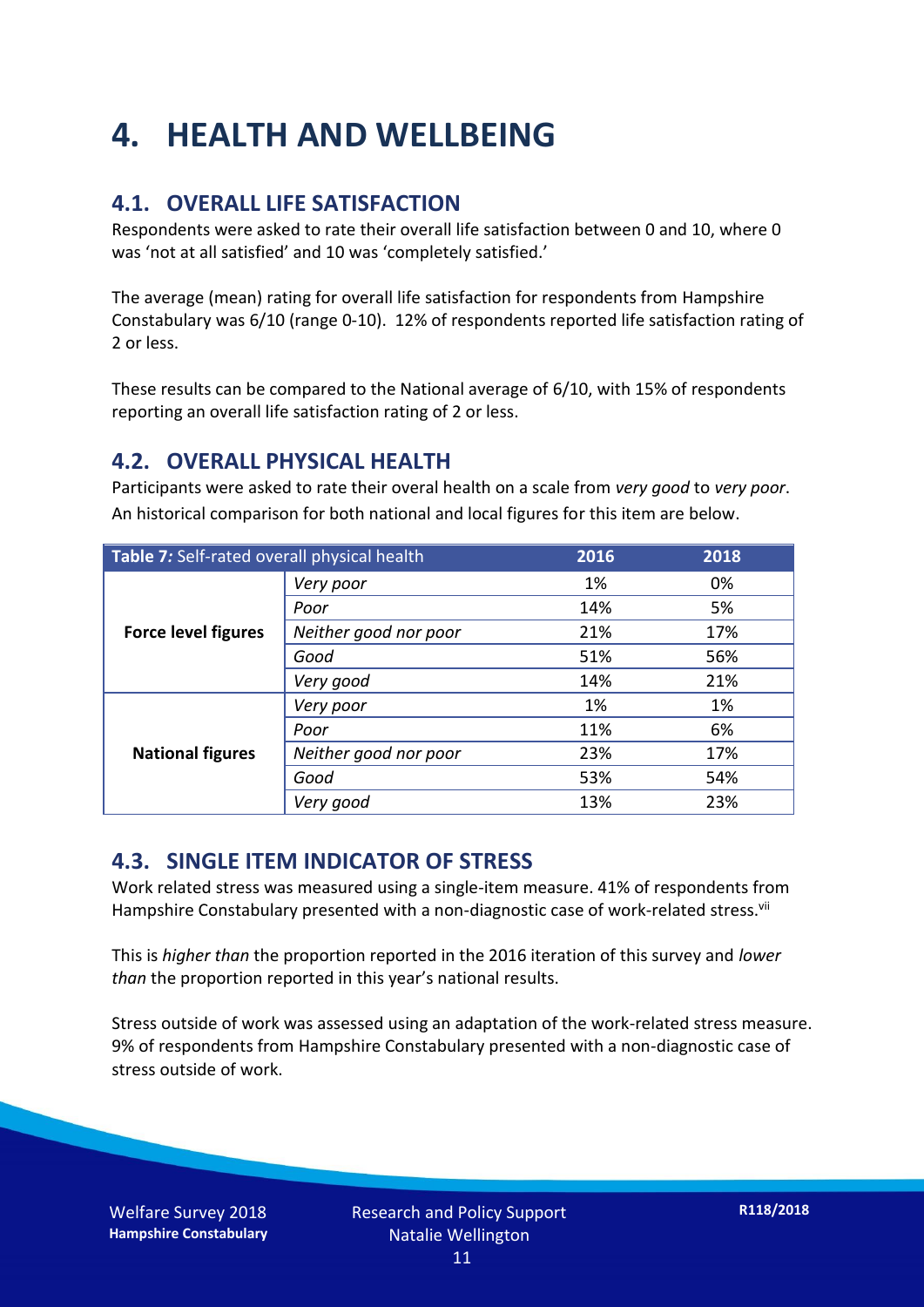#### **4.4. SINGLE ITEM INDICATOR FOR MENTAL HEALTH**

A top-level broad overview of mental wellbeing was established using an item that asked respondents to indicate whether they had experienced feelings of stress, low mood, anxiety, or other difficulties with their health and wellbeing over the last 12 months.

79% of respondents from Hampshire Constabulary indicated that they had experienced feelings of stress, low mood, anxiety, or other difficulties with their health and wellbeing over the last 12 months; with 95% also indicating that these feelings were caused, or made worse by work.

#### **4.5. MENTAL WELLBEING**

Mental wellbeing can be broadly conceptualized as having two dimensions. The first concerns positive affect (i.e. pleasurable aspects of wellbeing such as feelings of optimism, cheerfulness, and relaxation). The second concerns psychological functioning (i.e. such as clear thinking, self-acceptance, personal development, competence, and autonomy).

To investigate mental wellbeing in more detail the two-dimensional structure of mental wellbeing described above was assessed using the short Warwick-Edinburgh Mental Wellbeing Scale (SWEMWBS). viii The scale asks individuals to rate their experience during the last two weeks for seven positively framed statements.

SWEMWBS findings for **Hampshire Constabulary** are presented in the table below alongside those for national sample for 2016 and 2018.

**Table 8**: % of respondents that reported experiencing the following positive aspects of wellbeing *rarely* or *none of the time* over the previous 2 weeks

|                                               | <b>National figures</b> |      | <b>Force level figures</b> |      |
|-----------------------------------------------|-------------------------|------|----------------------------|------|
| <b>SWEMWBS item</b>                           | 2016                    | 2018 | 2016                       | 2018 |
| I've been feeling optimistic about the future | 62%                     | 36%  | 60%                        | 32%  |
| I've been feeling useful                      | 28%                     | 25%  | 26%                        | 21%  |
| I've been feeling relaxed                     | 60%                     | 48%  | 57%                        | 46%  |
| I've been dealing with problems well          | 20%                     | 19%  | 19%                        | 17%  |
| I've been thinking clearly                    | 16%                     | 16%  | 15%                        | 15%  |
| I've been feeling close to other people       | 34%                     | 28%  | 36%                        | 26%  |
| I've been able to make up my own mind         | 13%                     | 10%  | 11%                        | 7%   |
| about things                                  |                         |      |                            |      |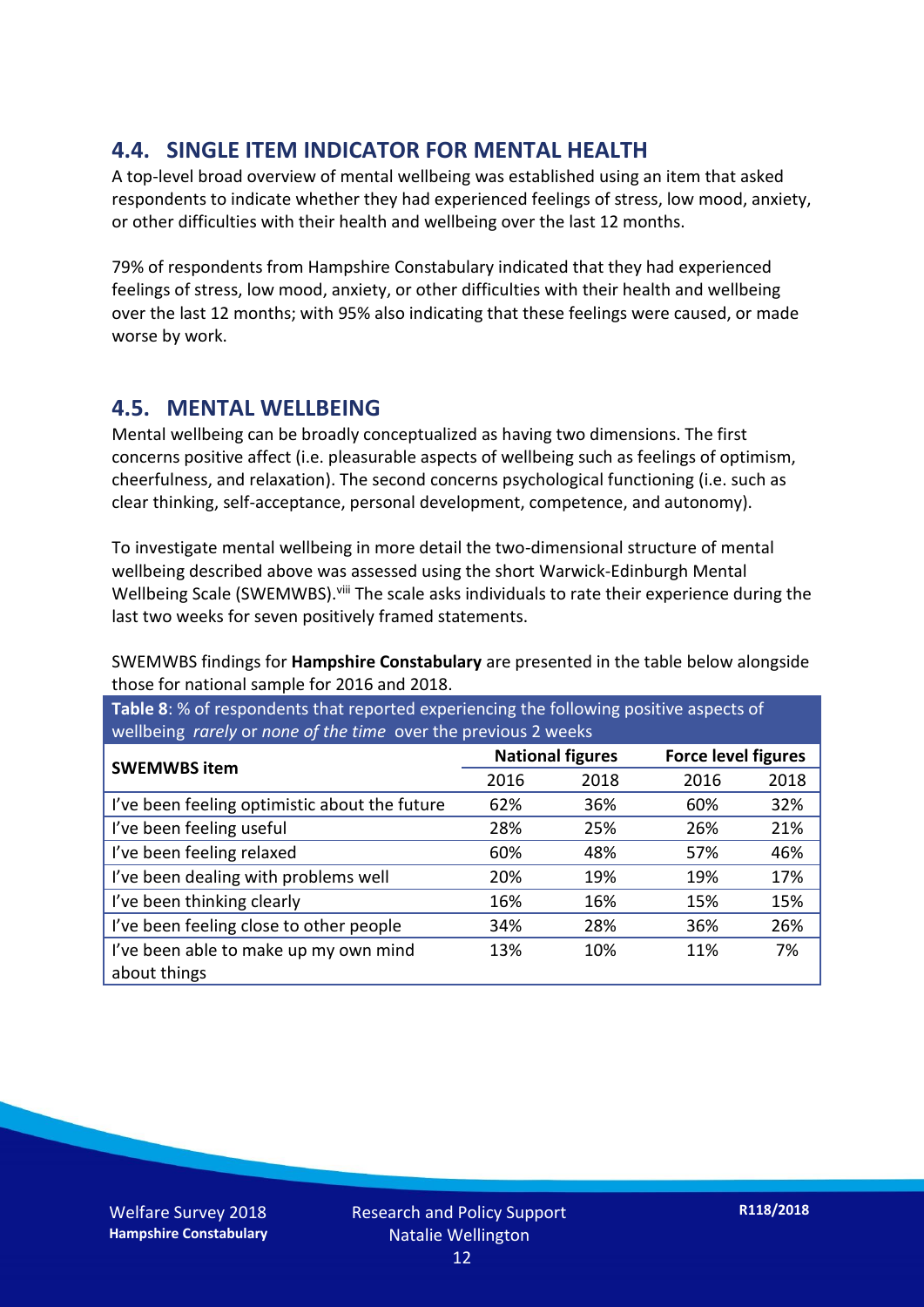#### **4.6. HELP SEEKING**

A question was applied to identify those who had ever **sought help** for feelings of stress, low mood, anxiety, or any other difficulties with mental health and wellbeing. Examples of sources of help were provided including GP, occupational health department, psychologist, therapist, and counsellor.

44% of responses from Hampshire Constabulary had previously sought help for feelings of stress, low mood, anxiety or other difficulties with their mental health and wellbeing, 47% of which had done so within the last 12 months.

Welfare Survey 2018 **Hampshire Constabulary** Research and Policy Support Natalie Wellington 13

**R118/2018**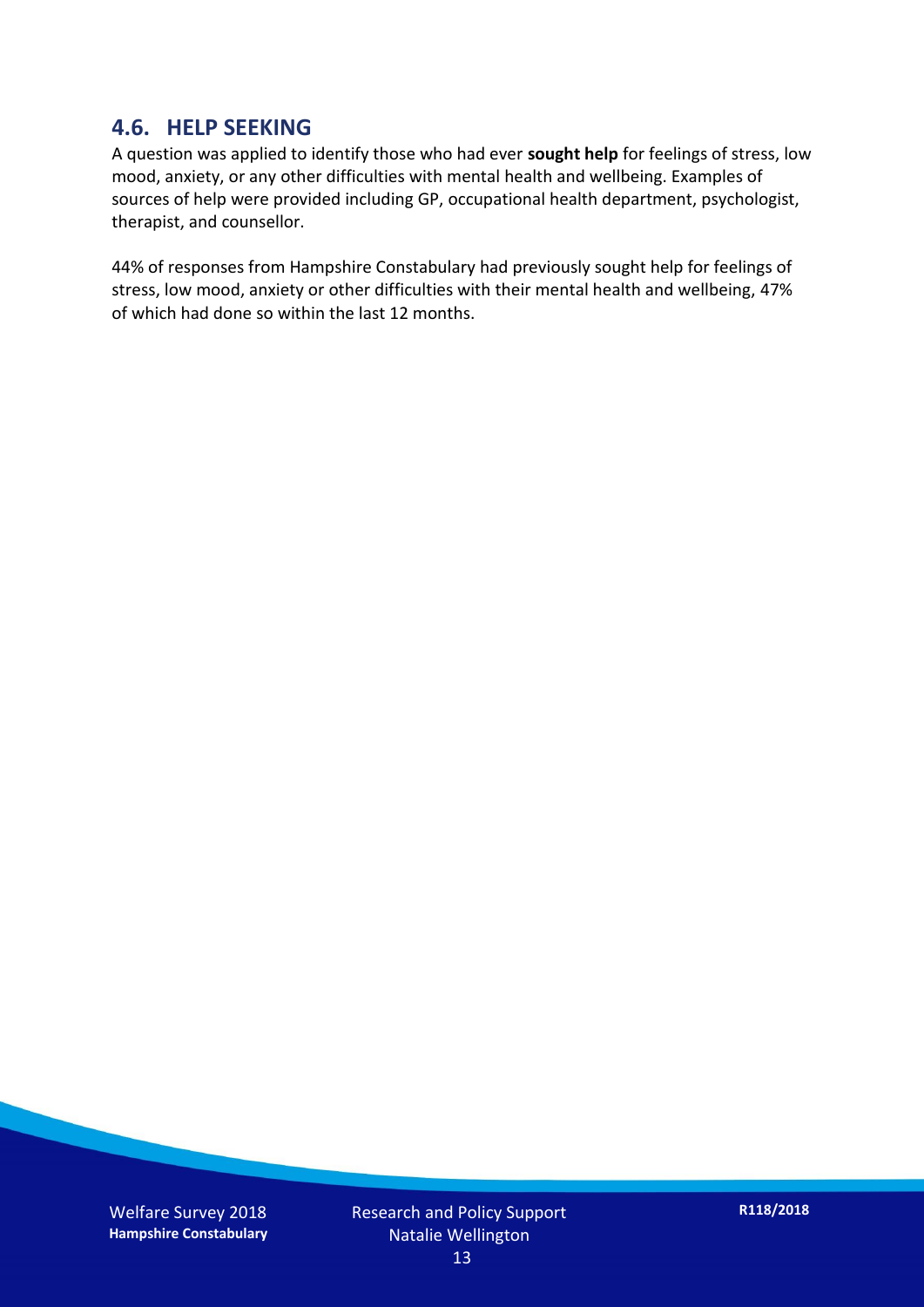### **5. ABSENCE BEHAVIOUR**

#### **5.1. ABSENCE**

64% of respondents from Hampshire Constabulary reported one or more days of sickness absence and 29% of respondents indicated that at least one day of their sickness absence was attributable to stress, depression, or anxiety.

The national proportion of respondents who had taken one or more days of sickness absence was 56% and 32% of respondents indicated that at least one day of their sickness absence was attributable to stress, depression, or anxiety.

#### **5.2. PRESENTEEISM AND LEAVEISM**

Presenteeism is the act of attending work while ill. This has been shown to be associated with subsequent health decline, particularly in relation to burnout,  $\alpha$  and can to lead to elevated absenteeism.<sup>x</sup> Moreover, evidence suggests that presenteeism can compound the effects of the initial illness and negatively influence job satisfaction, resulting in negative job attitudes and withdrawal from work.<sup>xi</sup>

Leaveism is a recently coined term to describe hidden sickness absence and work undertaken during rest periods, including using allocated time off such as annual leave entitlements to take time off when they are in fact unwell.

Findings for Hampshire Constabulary are presented in the graph below.



*Figure 1: Force level figures for presenteeism and leaveism*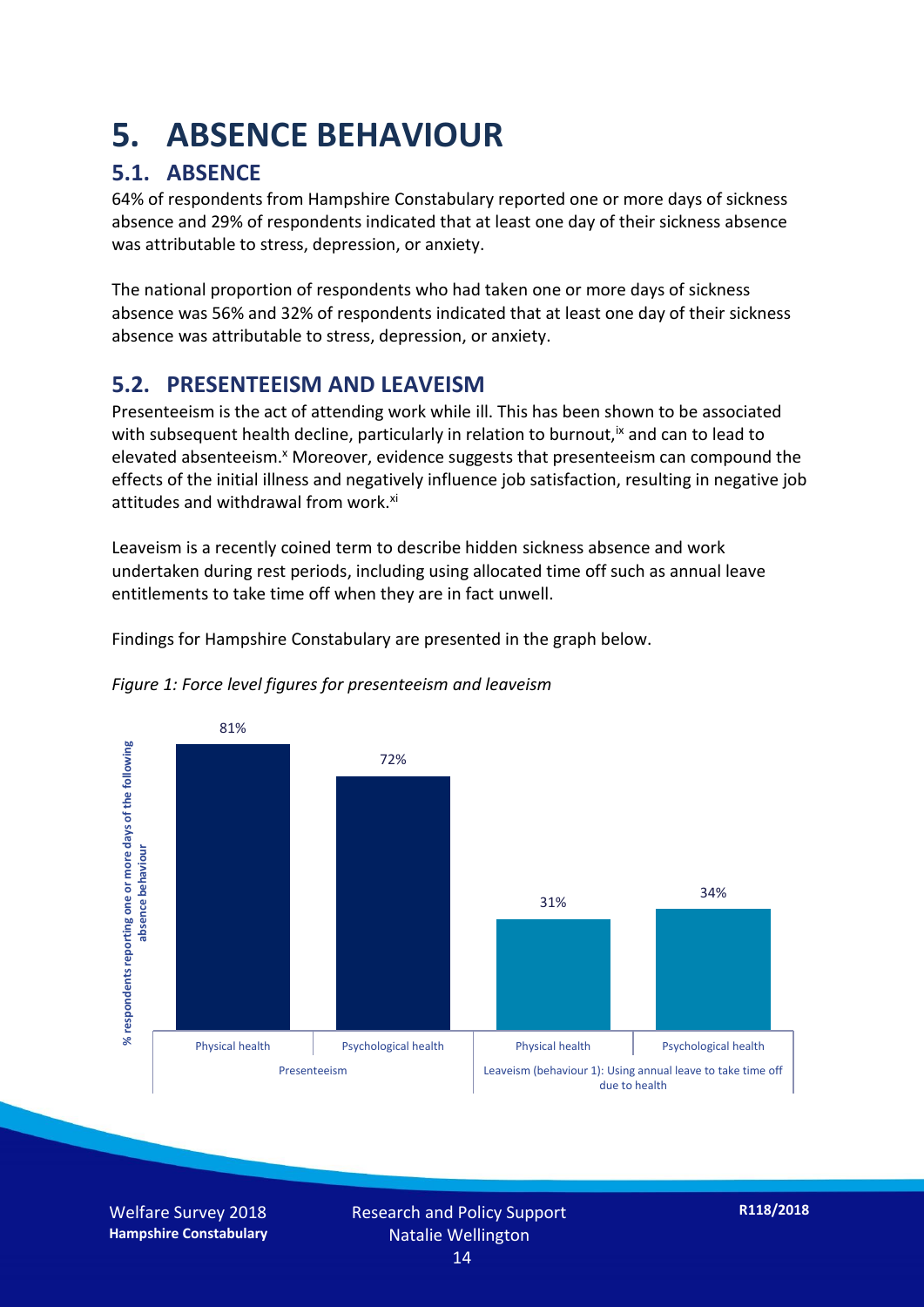### **6. Violence and physical injuries**

#### **6.1. VIOLENCE**

Verbal and physical violence was assessed using four questions regarding how often officers received verbal insults, verbal threats, unarmed physical attacks, and attacks with a weapon from members of the public over the previous 12 months. Findings are presented in the table below.

**Table 9:** Force level figures for frequency of verbal and physical violence from members of the public

| Type of violent victimisation                      | % of respondents indicating frequency<br>of experience as at least once a week |      |  |
|----------------------------------------------------|--------------------------------------------------------------------------------|------|--|
|                                                    | 2016                                                                           | 2018 |  |
| Verbal insults (e.g., swearing, shouting, abuse)   | 37%                                                                            | 38%  |  |
| Verbal threats (e.g., threat of hitting, threat of | 22%                                                                            | 22%  |  |
| kicking)                                           |                                                                                |      |  |
| *Spitting assaults (i.e. being deliberately spat   |                                                                                | 2%   |  |
| upon)                                              |                                                                                |      |  |
| Unarmed physical attacks (e.g., struggling to      | 16%                                                                            | 16%  |  |
| get free, wrestling, hitting, kicking)             |                                                                                |      |  |
| Use of a deadly weapon (e.g., stick, bottle, axe,  | 2%                                                                             | 1%   |  |
| firearm)                                           |                                                                                |      |  |

\*Spitting assaults data was only available from 2018.

#### **6.2. INJURIES**

20% of Hampshire Constabulary respondents reported that they had suffered one or more injuries that required medical attention as a result of work-related **violence** in the last year – losing more than 484 days in sickness absence.

This is *lower than* the proportion reporting one or more injuries as a result of work-related **violence** than reported in the 2016 iteration of this survey and *lower than* the proportion compared to this year's national results.

14% of Hampshire Constabulary respondents also reported that they had suffered one or more injuries that required medical attention as a result of work-related **accidents** in the last year – losing more than 387 days in sickness absence.

This is *lower than* the proportion reporting one or more injuries as a result of work-related **accidents** in the 2016 iteration of this survey and *lower than* the proportion compared to this year's national results.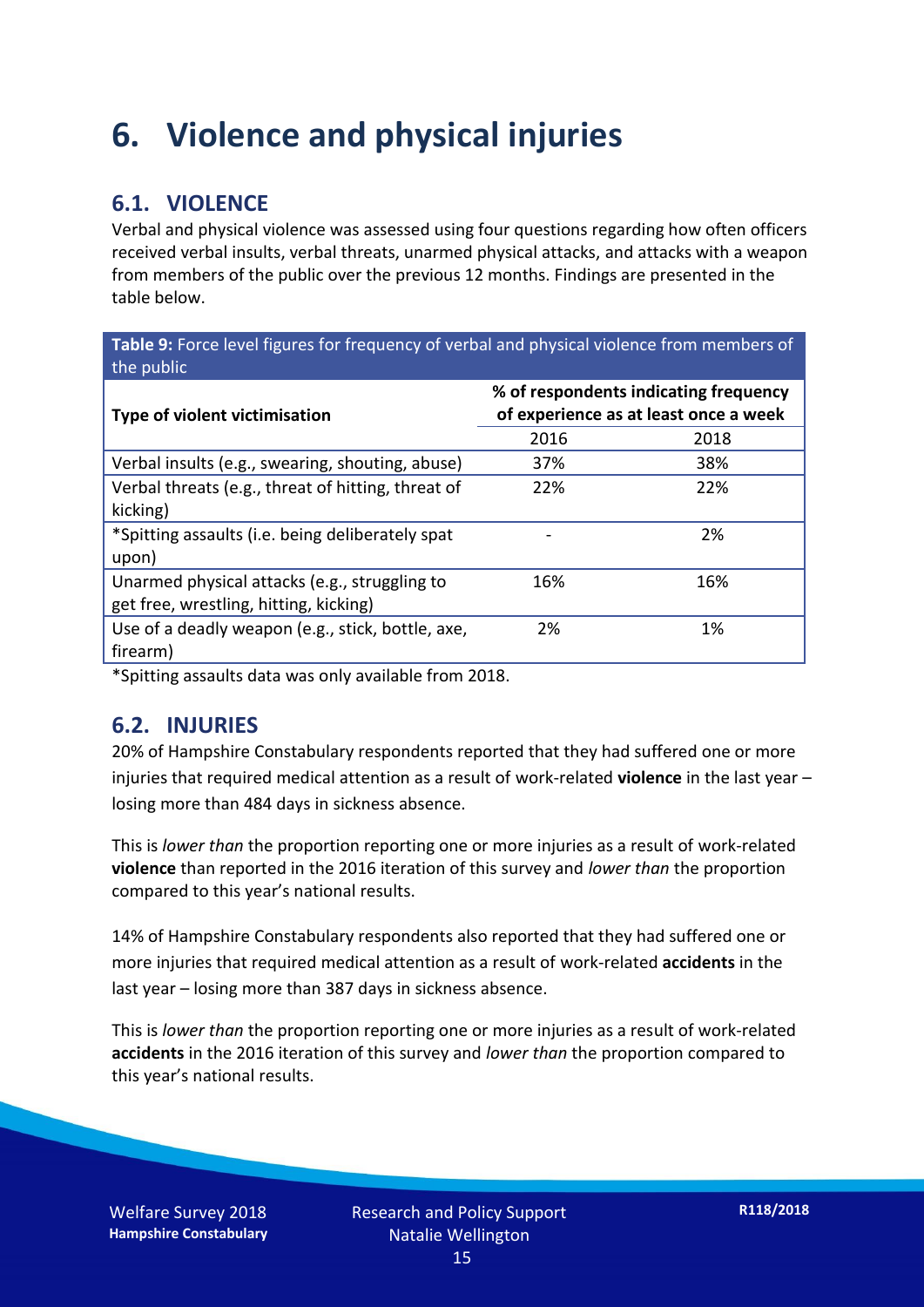## **7. ORGANISATIONAL SUPPORT: MENTAL HEALTH & WELLBEING**

Participants who indicated that they had sought help for difficulties with mental health and wellbeing were presented with additional questions concerning disclosure to a line manager.

#### **7.1. DISCLOSURE**

67% of respondents from Hampshire Constabulary, for whom it was applicable, reported that they had disclosed seeking mental health and wellbeing support to their line managers. This can be compared with 60% from the same survey in 2016.

#### **7.2. REASONS FOR NON-DISCLOSURE**

Respondents who did not disclose to their line managers that they had sought mental health and wellbeing support, were asked to indicate why. Findings are presented in the table below.

| Table 10: Reasons for non-disclosure                        |                     |                 |  |
|-------------------------------------------------------------|---------------------|-----------------|--|
|                                                             | % of total mentions |                 |  |
| <b>Item</b>                                                 | Force level         | <b>National</b> |  |
|                                                             | figures             | figures         |  |
| I was worried that my other colleagues would find out       | 12%                 | 10%             |  |
| I thought it would negatively affect my opportunities for   | 9%                  | 11%             |  |
| promotion and/or specialising                               |                     |                 |  |
| It wasn't affecting my work                                 | 8%                  | 7%              |  |
| I didn't want to be treated differently (in a negative way) | 11%                 | 13%             |  |
| I felt it was a personal matter                             | 25%                 | 20%             |  |
| I have had negative experiences of disclosing in the past   | 6%                  | 6%              |  |
| I thought it would have a negative impact on my career      | 8%                  | 10%             |  |
| There is a negative attitude in the police service towards  | 10%                 | 12%             |  |
| people who experience difficulties with their mental health |                     |                 |  |
| and wellbeing                                               |                     |                 |  |
| I did not think my line manager would treat me with         | 8%                  | 7%              |  |
| empathy                                                     |                     |                 |  |
| For reasons other than those listed above                   | 4%                  | 4%              |  |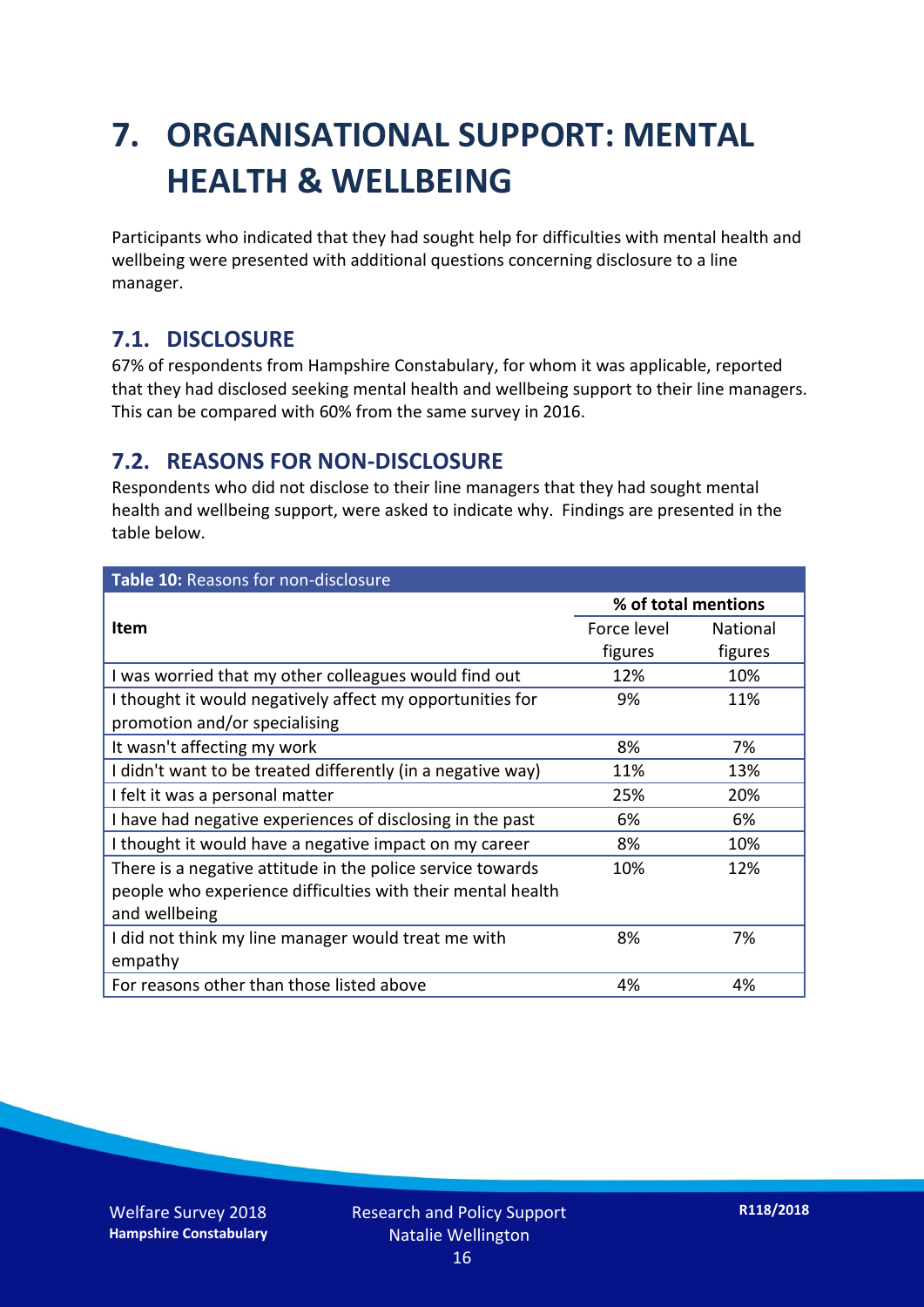#### **7.3. ATTITUDES TO MENTAL HEALTH AND WELLBEING**

All respondents were asked about the attitude of the police service towards mental health and wellbeing.

Respondents were provided with a list of statements, and asked to indicate the extent to which they agreed or disagreed with the statement.

The table below shows the percentage of respondents who agreed with three key statements about the police services attitudes towards mental health and wellbeing for both Hampshire Constabulary, and the police service as a whole.

| Table 11: Attitudes to mental health and wellbeing |                                                    |                  |  |
|----------------------------------------------------|----------------------------------------------------|------------------|--|
| <b>Statements</b>                                  | % of respondents that agreed with<br>the statement |                  |  |
|                                                    | Force level figures                                | National figures |  |
| The police service encourages staff to talk openly | 51%                                                | 45%              |  |
| about mental health and wellbeing                  |                                                    |                  |  |
| Someone would be treated differently (in a         | 31%                                                | 37%              |  |
| negative way) if they disclosed difficulties with  |                                                    |                  |  |
| their mental health and wellbeing                  |                                                    |                  |  |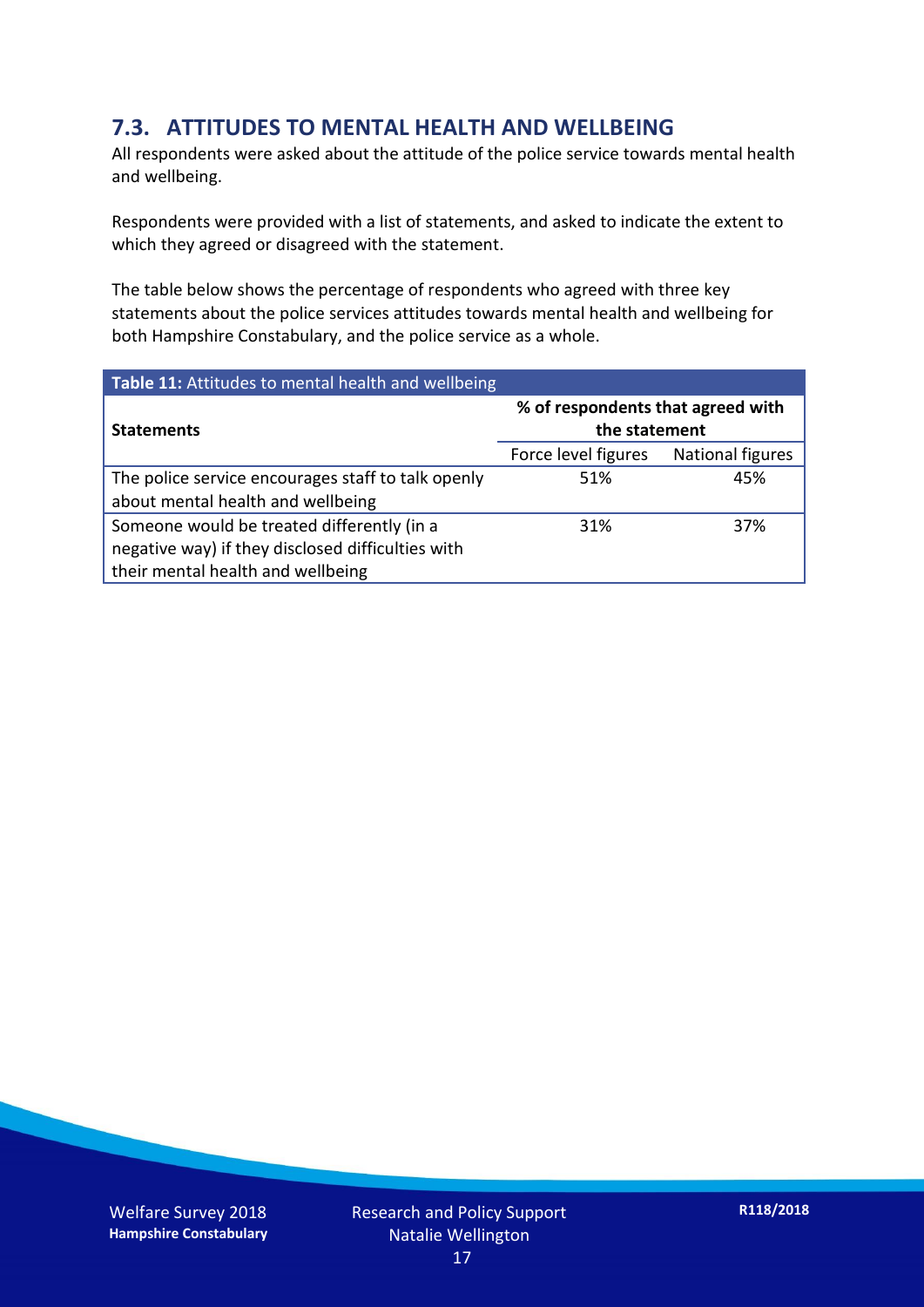### **8. Notes for JBBs**

Additional findings from the 2018 Demand, Capacity and Welfare survey are available on request from the Research and Policy department. Additional topics include, but are not limited to:

- Morale,
- Fatigue and sleep,
- Managerial mental health and wellbeing support,
- Organisational change, and
- Organisational justice.

The findings of the survey can also be broken down in more detail in terms of different demographic groups, such as rank, role or length of service. However please be aware that we can only go into a certain level of detail with this demographic data in order to preserve respondents' confidentiality.

JBBs wishing to obtain further information can contact [ResearchandDataCollection@polfed.org](mailto:ResearchandDataCollection@polfed.org) to discuss their requirements.

The Research and Policy Department only has one member of staff responsible for these data requests; please bear this in mind in terms of turnaround times and the amount of data you request when contacting the team.

All other interested parties should speak to their local JBB in the first instance.